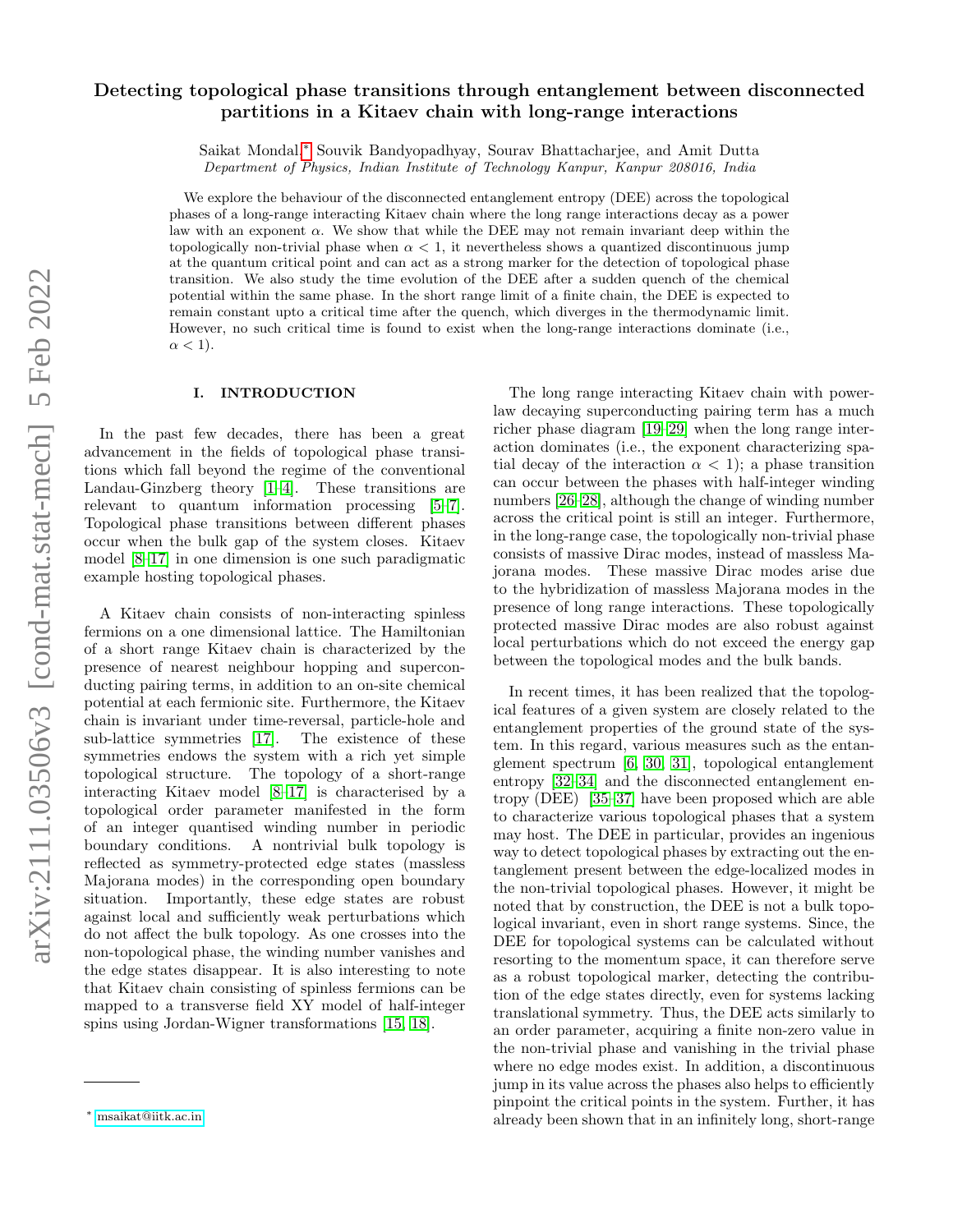chain, the DEE remains invariant under a unitary evolution [\[36\]](#page-12-12). However, the behaviour of the DEE in longrange systems under a unitary evolution has not been explored in earlier studies.

In this work, we explore the viability of the DEE to detect topological phases and phase transitions in the presence of long range interactions in the onedimensional Kitaev chain. As we shall show, although the presence of long-range interactions can alter the behaviour of the DEE deep into the topological and trivial phases under certain circumstances, the DEE is still able to distinguish the different topological phases of the system and importantly, serve as a strong marker for the critical point separating inequivalent topological phases. Specifically, we observe that even in the presence of long range interactions, the DEE exhibits a quantized jump at the critical point separating inequivalent topological phases. However, unlike that of the short range interacting Kitaev chain, the DEE does not remain invariant in a unitary evolution following a sudden quench of a parameter of the system, even when the initial and the quenched systems are topologically equivalent.

This paper is organized as follows. A brief recapitulation of the topological properties of the Kitaev chain, both in the limit of short range and long range interactions, is provided in Sec. [II.](#page-1-0) In Sec. [III,](#page-2-0) we investigate the DEE in the context of the long range interacting Kitaev chain and compare the results with that observed in the short range limit. The dynamical properties of the DEE under a unitary evolution are analysed in Sec. [IV.](#page-5-0) Concluding remarks are presented in the sec. [V.](#page-6-0) We have provided a detailed discussion of the methods used in this paper in Appendix [A.](#page-7-0) In Appendix [B,](#page-7-1) a brief discussion on the sharpness of the jumps of the DEE at the critical points for the exponent  $\alpha > 1$  is provided. The discussion on the variation of the bulk contribution to the DEE with the exponent  $\alpha$  for the long range interacting Kitaev chain is presented in Appendix [C.](#page-8-0) Variation of the DEE with the length of the disconnected partition is provided in Appendix [D.](#page-8-1) We provide some comments on the variation of the DEE with the strength of the superconducting pairing for the short range as well as long range interacting Kitaev chain in Appendix [E.](#page-10-0) In Appendix [F,](#page-10-1) we provide an analytical calculation showing the increase in the effective range of interaction of the effective Hamiltonian with the time following a quench. The dynamical properties of the DEE following sudden quenches of the strength of the superconducting pairing and the exponent  $\alpha$  are analysed in Appendix [G.](#page-11-7)

### <span id="page-1-0"></span>II. LONG RANGE INTERACTING KITAEV **CHAIN**

We consider the one-dimensional long range interacting Kitaev chain  $[19-23]$  $[19-23]$  with L spinless fermions represented by the Hamiltonian,

<span id="page-1-1"></span>
$$
H = \sum_{n=1}^{L-1} -\gamma (c_n^{\dagger} c_{n+1} + c_{n+1}^{\dagger} c_n) - \mu \sum_{n=1}^{L} (2c_n^{\dagger} c_n - 1)
$$

$$
+ \sum_{n=1}^{L-1} \sum_{l=1}^{L-n} \frac{\Delta}{l^{\alpha}} (c_n c_{n+l} + c_{n+l}^{\dagger} c_n^{\dagger}), \quad (1)
$$

where  $c_n$   $(c_n^{\dagger})$  is the annihilation (creation) operator of n-th fermionic site,  $\Delta$  represents the strength of the p-wave superconducting pairing interaction,  $\mu$  is the on-site chemical potential. Henceforth, we shall set the nearest neighbour hopping parameter  $\gamma = 1$  everywhere. Clearly, the exponent  $\alpha$ ( $>$  0) characterises the decay of long-range interactions in the system.

Assuming periodic boundary conditions, the Hamiltonian in Eq. [\(1\)](#page-1-1) can be recast in Bogoliubov de-Gennes (BdG) basis as the following form :

$$
H = \sum_{k \ge 0} \left( c_k^{\dagger} \ c_{-k} \right) H_k \begin{pmatrix} c_k \\ c_{-k}^{\dagger} \end{pmatrix} . \tag{2}
$$

The Hamiltonian  $H_k$  for  $k \in [0, \pi]$  can be written as:

$$
H_k = h_y(k)\sigma_y + h_z(k)\sigma_z, \tag{3}
$$

where  $\sigma_y$  and  $\sigma_z$  are Pauli matrices. For long range interacting Kitaev chain, we have,  $h_y(k)$  =  $\Delta f_{\alpha}(k)$  and  $h_z(k) = \gamma \cos(k) + \mu$ , where  $f_{\alpha}(k) =$  $\frac{i}{2} \left( \text{Li}_{\alpha}(e^{-ik}) - \text{Li}_{\alpha}(e^{ik}) \right)$ . Here, the function  $\text{Li}_{\alpha}(x) =$  $\sum_{l=1}^{\infty} \frac{x^l}{l^{\alpha}}$  is the poly-logarithmic function of x. Therefore, the dispersion relation with momentum  $k \in [0, \pi]$  for long range interacting Kitaev chain takes the form,

<span id="page-1-2"></span>
$$
E_k = \sqrt{(\gamma \cos(k) + \mu)^2 + (\Delta f_\alpha(k))^2}.
$$
 (4)

It is also important to note that in the short-range limit (i.e.,  $\alpha \to \infty$ ), we recover,  $f_{\infty}(k) = \sin(k)$  being characteristic to the short range Kitaev Hamiltonian.

The various topological phases of the Kitaev chain are characterized by different values of the winding number  $(w)$  [\[26](#page-12-4)[–28\]](#page-12-5), which is defined as follows (see appendix of Ref. [\[28\]](#page-12-5) for a detailed calculation of winding number in a long range interacting Kitaev chain):

$$
w = \frac{1}{2\pi} \int_{-\pi}^{\pi} dk \frac{d\phi_k}{dk},\tag{5}
$$

where  $\phi_k = \tan^{-1} \left( \frac{h_y(k)}{h_y(k)} \right)$  $\frac{h_y(k)}{h_z(k)}\bigg).$ 

Details of the methods used in this paper are provided in Appendix [A.](#page-7-0)

# A. Short-range limit  $(\alpha > 1)$

In the limit  $\alpha \to \infty$ , the Hamiltonian in Eq. [\(1\)](#page-1-1) reduces to that of the short range Kitaev chain with only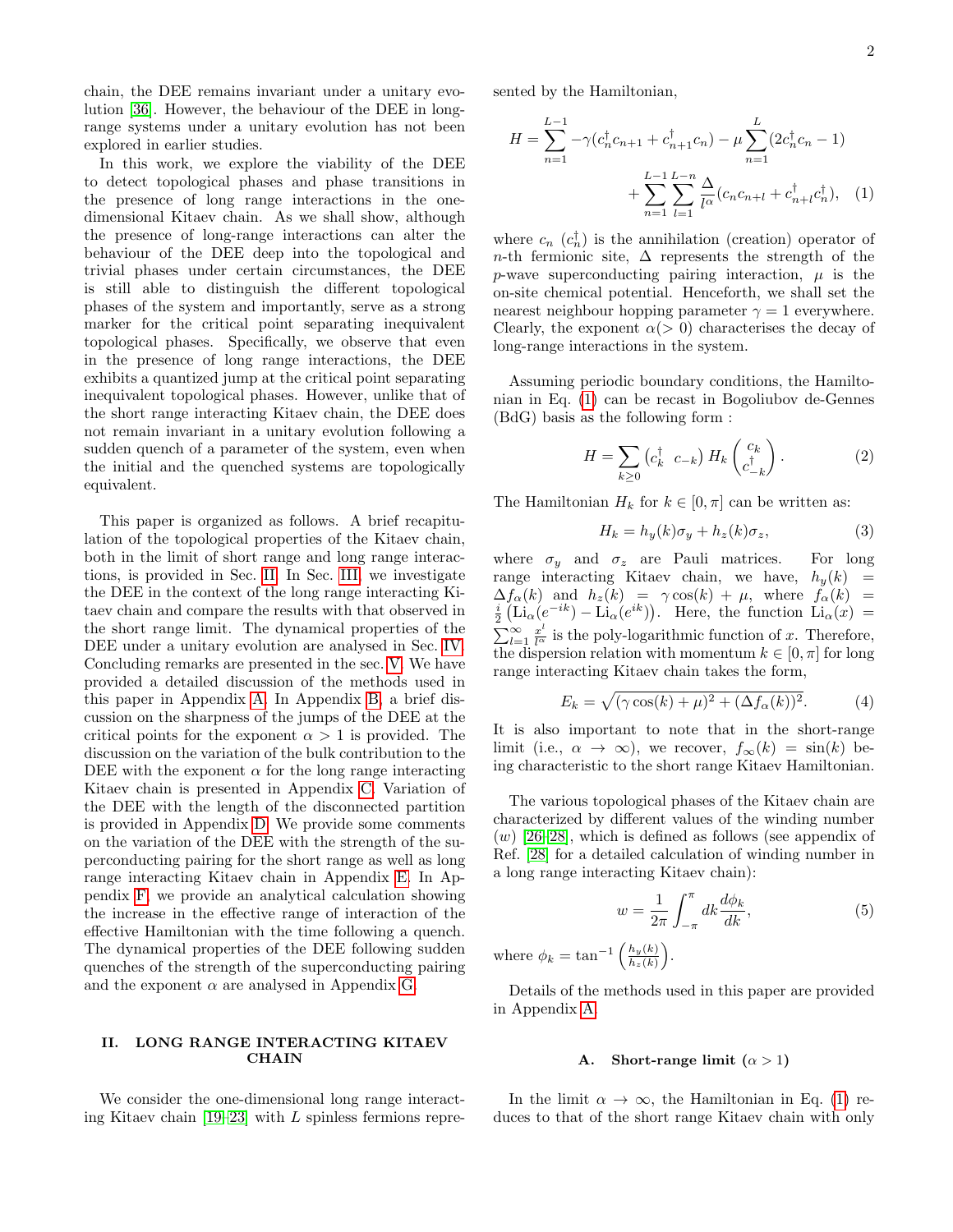<span id="page-2-1"></span>

FIG. 1. (a) Phase diagram for short range interacting Kitaev chain  $(\alpha \to \infty)$ . The phases with non-zero winding number w are topologically non-trivial phases. (b) Single particle energy spectrum for the short range interacting Kitaev chain in open boundary condition with  $\Delta = 1$  and  $L = 100$ . Zero energy Majorana modes exist in the topologically non-trivial phase (i.e.,  $-1 < \mu < 1$ ).

<span id="page-2-2"></span>.

nearest-neighbour interactions [\[19,](#page-12-2) [23,](#page-12-13) [28\]](#page-12-5). In this limit, the model hosts the following phases in the ground state:

- 1. Topologically non-trivial phase: This phase lies within the parameter regimes  $-1 < \mu < 1$  with  $\Delta > 0$  (phase-I) or  $\Delta < 0$  (phase-II), as shown in Fig.  $1(a)$ . The non-triviality of this phase is reflected in the non-zero integer quantized value of the winding number  $(w = \pm 1)$  [\[11,](#page-11-8) [14,](#page-11-9) [17\]](#page-12-0). The physically discernible feature of this phase is the manifestation of localized Majorana zero modes (see Fig. [1\(b\)\)](#page-2-2) at the edges of the open chain. Importantly, the Majorana zero modes at the opposite edges are long-range entangled.
- 2. Topologically trivial phase: This consists of phase-III ( $|\mu| > 1$ ). Majorana zero mode does not exist in the topologically trivial phase. The winding number in this phase is  $w = 0$  [\[11,](#page-11-8) [14,](#page-11-9) [17\]](#page-12-0).

For  $\alpha > 1$ , the phase diagram and the topological properties of the long-range Kitaev chain are identical to that of a short range Kitaev chain (i.e.,  $\alpha \to \infty$ ) [\[19,](#page-12-2) [27,](#page-12-14) [28\]](#page-12-5). However, as  $\alpha$  approaches 1, the bulk gradually starts becoming gapped near  $\mu = -1$  and for  $\alpha < 1$ ,  $\mu = -1$  no longer remains a critical point.

#### <span id="page-2-3"></span>B. Long-range limit  $(\alpha < 1)$

The topological properties of the Kitaev chain become markedly different when  $\alpha$  < 1 [\[19,](#page-12-2) [27,](#page-12-14) [28\]](#page-12-5), as shown in Fig.  $2(a)$ . The system exists in a non-trivial phase for  $\mu$  < 1 and it is characterized by a half-integer quantized winding number  $w = 1/2$  ( $w = -1/2$ ) when

 $\Delta > 0$  ( $\Delta < 0$ ) [\[28\]](#page-12-5). Due to the long range interaction, two Majorana zero modes at the two edges combine to form massive Dirac modes in this phase [\[22,](#page-12-15) [27,](#page-12-14) [28\]](#page-12-5) as shown in Fig.  $2(b)$ . On the contrary, the system remains topologically trivial for  $\mu > 1$ . As there is no edge state in the trivial phase  $(\mu > 1)$  for  $\alpha < 1$ , the winding number  $(w)$  is expected to be zero in this phase. However, unlike the case of  $\alpha > 1$ , the winding number is half-integer quantized in the topologically trivial phase, although the sign of the winding number flips across the critical point  $\mu = 1$ . The half integer value of the winding number in the trivial phase indicates the weakening of the bulk-edge correspondence in the long-range interacting topological systems [\[24\]](#page-12-16).

### <span id="page-2-0"></span>III. DISCONNECTED ENTANGLEMENT ENTROPY

For a system existing in a pure state described by a density matrix  $\rho$ , the bipartite entanglement entropy [\[38–](#page-12-17) 41 of a part  $X$  of the system is given by,

$$
S_X = -\operatorname{Tr}_X(\rho_X \ln(\rho_X)),\tag{6}
$$

where  $\rho_X$  is the reduced density matrix of the subsystem X obtained by partial trace over the degrees of freedom of the rest of the system, i.e.,  $\rho_X = \text{Tr}_{\bar{X}} \rho$ . Further, it is easy to show that  $S_X = S_{\bar{X}}$ .

Given an one-dimensional system of L sites, let us now partition the system as shown in Fig. [3.](#page-3-2) The two subsystems A and B overlap with each other over a finite region. Note that the partition  $B$  is not continuous and spans on either side of a disconnected region  $D = \overline{A \cup B}$ .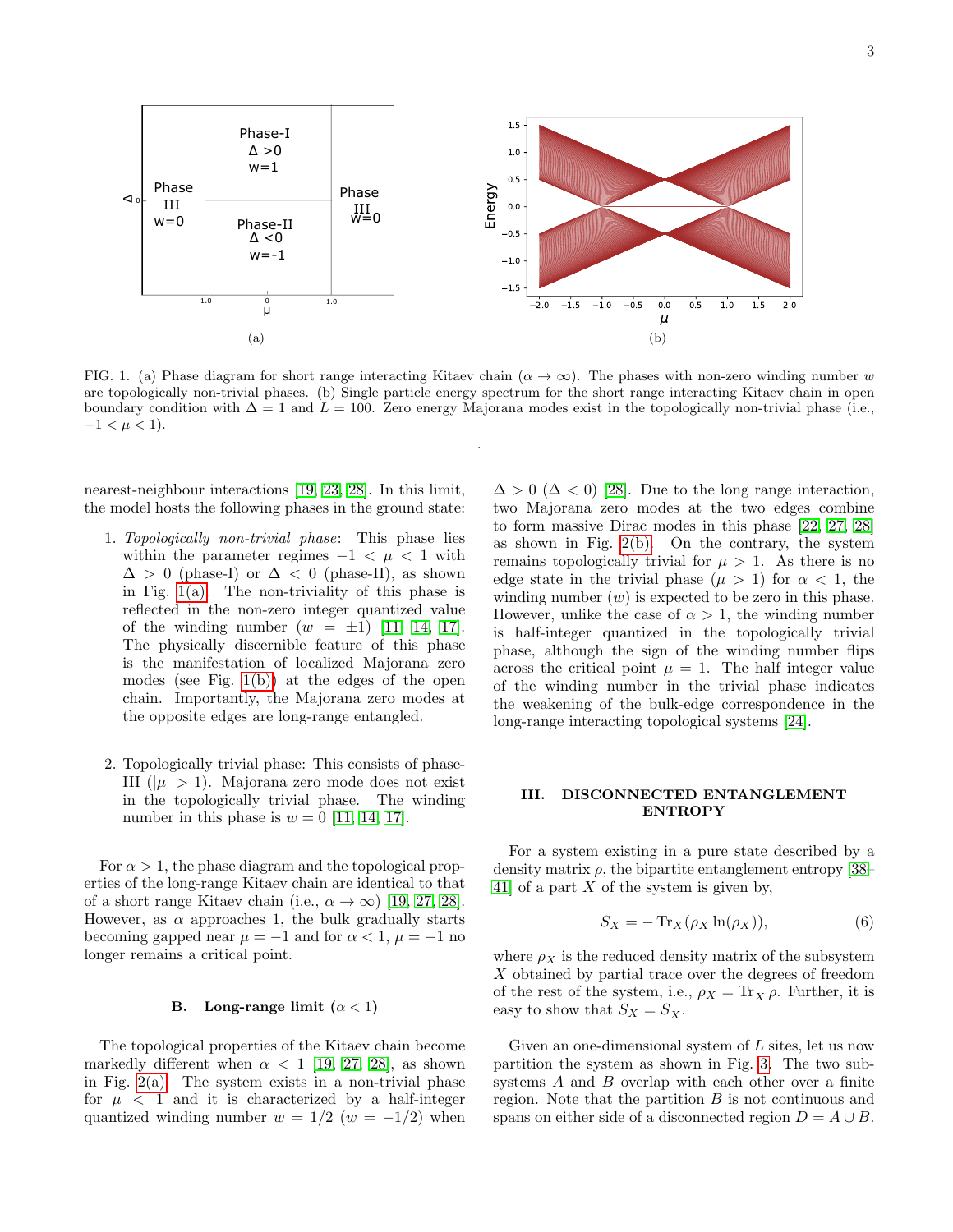<span id="page-3-0"></span>

FIG. 2. (a) Phase diagram for long range interacting Kitaev chain with  $\alpha < 1$ . Both the trivial and non-trivial phases have non-zero winding numbers  $(w)$ . The signs of the winding numbers are flipped when the sign of  $\Delta$  is flipped in both the phases. (b) Single-particle energy spectrum for long range interacting Kitaev chain in open boundary condition with  $\alpha = 0.5$ ,  $\Delta = 1$ and  $L = 100$ . Massive Dirac modes exist in the non-trivial phase (i.e.,  $\mu < 1$ ).



<span id="page-3-2"></span>FIG. 3. Partitioning scheme chosen to calculate the disconnected entanglement entropy where  $D = \overline{A \cup B}$  and  $2L_A =$  $2L_B = 4L_D = L$ 

The disconnected entanglement entropy [\[36,](#page-12-12) [37\]](#page-12-11) is then defined as,

<span id="page-3-3"></span>
$$
S_D = S_A + S_B - S_{A \cup B} - S_{A \cap B}.\tag{7}
$$

As we shall elaborate below, the DEE, by construction, is able to extract the entanglement contribution arising from the presence of localised edge states which are long-range entangled in nature. Therefore, the DEE turns out to be an excellent probe to detect topological phases in in short-range interacting systems [\[36\]](#page-12-12) where the bulk states are short-range entangled. In Sec. [III B,](#page-4-0) we shall investigate if the sensitivity of the DEE is hampered in presence of inherent long-range interactions in the system.

Throughout this paper, the DEE has been calculated numerically using Eq. [\(7\)](#page-3-3), where the Von Neumann entropies  $S_X$ 's for  $X = A, B, A \cap B, A \cup B$  have been evaluated from the eigenvalues of correlation matrices [\[38,](#page-12-17) [40\]](#page-12-19) having the elements  $C_{ij} = \langle c_i^{\dagger} c_j \rangle$  and  $F_{ij} = \langle c_i c_j \rangle$ , in the ground state. (For more details, see Appendix [A.](#page-7-0))

# <span id="page-3-1"></span>A. DEE in the limit  $\alpha \to \infty$

Let us first consider the behaviour of the DEE in the case of the short-range interacting Kitaev chain with nearest-neighbour interactions (i.e.,  $\alpha \rightarrow \infty$ ). From Fig.  $4(a)$ , it is clear that the DEE assumes the values,

$$
S_D = \begin{cases} 2\ln(2), & \text{for } -1 < \mu < 1, \\ 0, & \text{for } |\mu| > 1, \end{cases} \tag{8}
$$

thus acting as an order parameter distinguishing the topologically non-trivial phase from the trivial ones. To understand the above behaviour, we first note that no long range entanglement exists in the ground state of Kitaev chain in the trivial phase when  $\alpha \to \infty$ . For sufficiently large  $L_D$ , it therefore follows that,

<span id="page-3-4"></span>
$$
S_B = S_{A \cap B} + S_{B/A},\tag{9}
$$

as partitions  $A \cap B$  and  $B/A$  are separated by the disconnected partition D. Similarly, we also have,

<span id="page-3-5"></span>
$$
S_{A \cup B} = S_A + S_{B/A}.\tag{10}
$$

Substituting Eqs. [\(9\)](#page-3-4) and [\(10\)](#page-3-5) in Eq. [\(7\)](#page-3-3), it is straightforward to see that  $S_D = 0$  in the trivial phase, i.e., when  $|\mu| > 1$ .

However, in the topologically non-trivial phase, the presence of long range entangled Majorana edge modes immediately implies that Eqs. [\(9\)](#page-3-4) and [\(10\)](#page-3-5) are no longer satisfied. In fact, one can determine the finite value acquired by  $S_D$  in this case by explicitly calculating the contribution to the DEE from the edge modes, i.e.,

$$
S_D = S^{lm} + S^{rm},\tag{11}
$$

where,  $S^{lm}$  and  $S^{rm}$  are the contributions of left and right localized edge modes to the DEE, respectively. As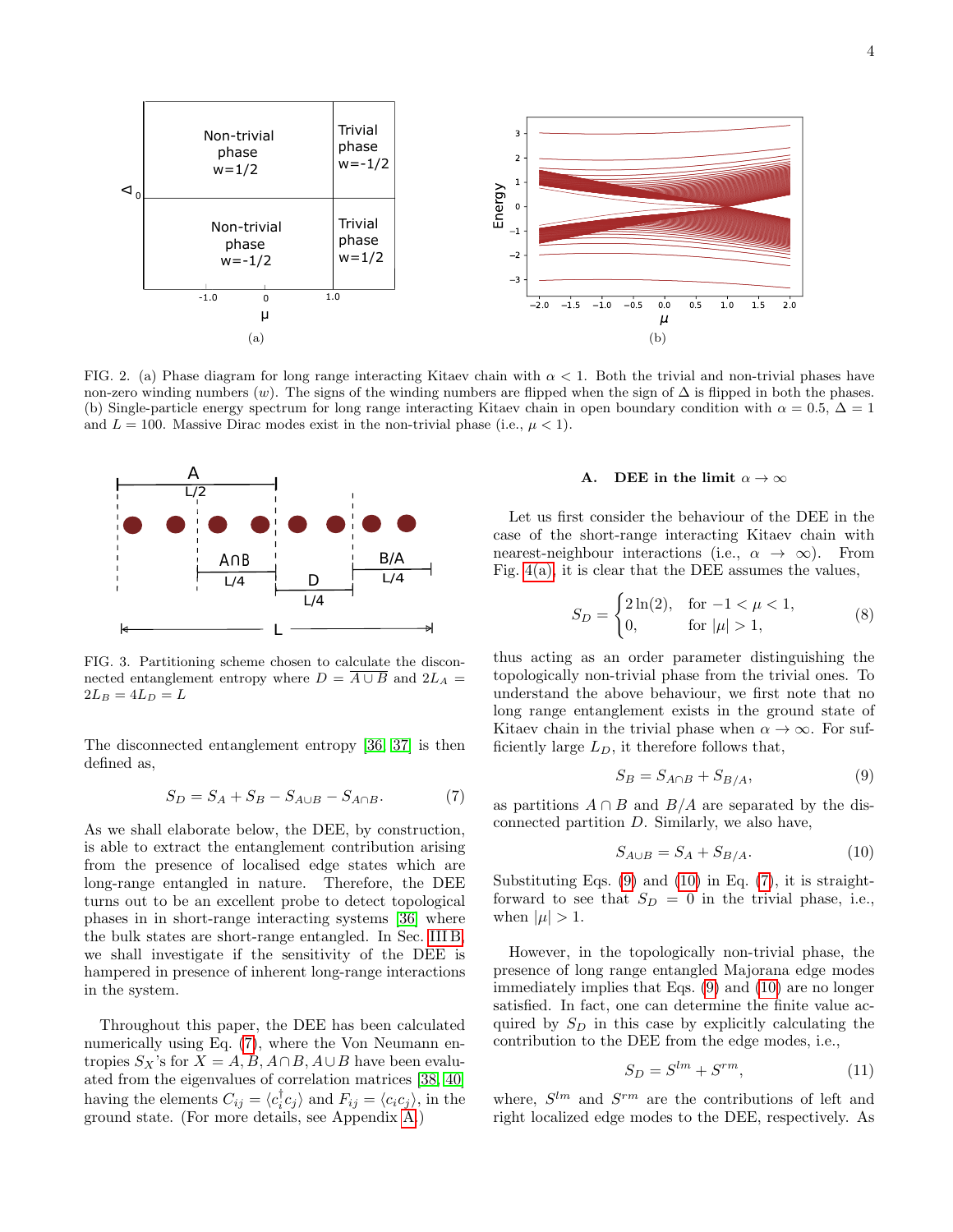<span id="page-4-1"></span>

FIG. 4. The DEE as a function of the chemical potential in the (a) short range limit and (b) long range scenario with different values of  $\alpha > 1$ . In both the cases, the DEE is able to separate the trivial phases from the non-trivial ones and shows jumps at the critical points. The other relevant parameters chosen are  $\Delta = 1$  and  $L = 100$ . For  $1 < \alpha \leq 2$ , the jump of the DEE at  $\mu = -1$  is less sharp compared to that at  $\mu = 1$ .

there are two possible microstates corresponding to each edge state, we therefore have  $S^{lm} = S^{rm} = \ln(2)$ . Thus, in the topologically non-trivial phase,  $S_D = 2 \ln(2)$ .

# <span id="page-4-0"></span>B. DEE for a finite  $\alpha$

1. DEE for  $\alpha > 1$ : We have discussed in Sec. [II B](#page-2-3) that the topological properties of the long-range Kitaev chain for any finite  $\alpha > 1$  are identical to that observed in the short-range limit,  $\alpha \to \infty$ . In Fig. [4\(b\),](#page-4-2) we show that this similarity is also reflected in the behaviour of the DEE. Despite the presence of long-range interactions, the DEE is clearly able to distinguish the non-trivial phase from the trivial phase. Further, it acquires the same finite value of  $2 \ln(2)$  in the non-trivial phase.

However, for  $1 < \alpha \leq 2$ , the jump of the DEE at the critical point  $\mu = -1$  does not show a sharp discontinuity as compared to that at  $\mu = 1$ , in finite size systems. An explanation of this based on the scaling of the bulk gaps at the critical points with the system size  $(L)$  is provided in Appendix [B.](#page-7-1)

2. DEE for  $\alpha < 1$ : The situation is trickier in the case of  $\alpha < 1$ , as shown in Fig. [5\(a\).](#page-5-1) In this case, the system has only one critical point at  $\mu = 1$ . We find that the criticality is manifested as a discontinuity in the DEE; the latter however does not remain invariant deep in the non-trivial phase  $\mu \ll 1$ . This happens as the the topological edge states hybridize to form massive Dirac modes, thereby dispersing into the bulk deep into the non-trivial phase (see Fig. [2\(b\)\)](#page-3-1). Furthermore, the DEE does not immediately vanish in the trivial phase as  $\mu$  is increased beyond the critical point

<span id="page-4-2"></span> $\mu = 1$ . This is because, even in the topologically trivial phase, the DEE contains non-zero contributions from long range entangled bulk states with no topological origin, a typical property of long range interacting systems. Therefore, the DEE can no longer be considered as a bulk topological invariant per se, as it is not quantized in long range interacting systems. We remark that, the failure of the bulk-boundary correspondence also manifests while characterizing topological phases in long range systems through conventional bulk topological invariants [\[24\]](#page-12-16).

For  $\alpha$  < 1, the dominant long-range interactions in the system leads to the generation of long-range entanglement in the bulk states themselves. In other words, the bulk entanglement generated by virtue of the long-range interactions implies that the additive decompositions in Eqs. [\(9\)](#page-3-4) and [\(10\)](#page-3-5) are are not generically possible, unless when  $L_D \rightarrow \infty$ . When  $\alpha$  is decreased, keeping  $\mu$  fixed, the range of interaction increases, which leads to a greater value of the DEE in the non-trivial phase, since with long-range interactions the bulk contribution to the DEE increases. A brief discussion on the variation of the bulk contribution to the DEE with  $\alpha$  is provided in Appendix [C.](#page-8-0) The variation of the DEE with  $L_D$  for long range interacting Kitaev chain is discussed in Appendix. [D.](#page-8-1) We observe that the DEE approaches  $2 \ln(2)$  and zero as the critical point  $\mu = 1$  is approached from the topologically non-trivial and trivial phase, respectively, as  $L_D \rightarrow \infty$  for a thermodynamically large system.

Although in this section we have discussed the vari-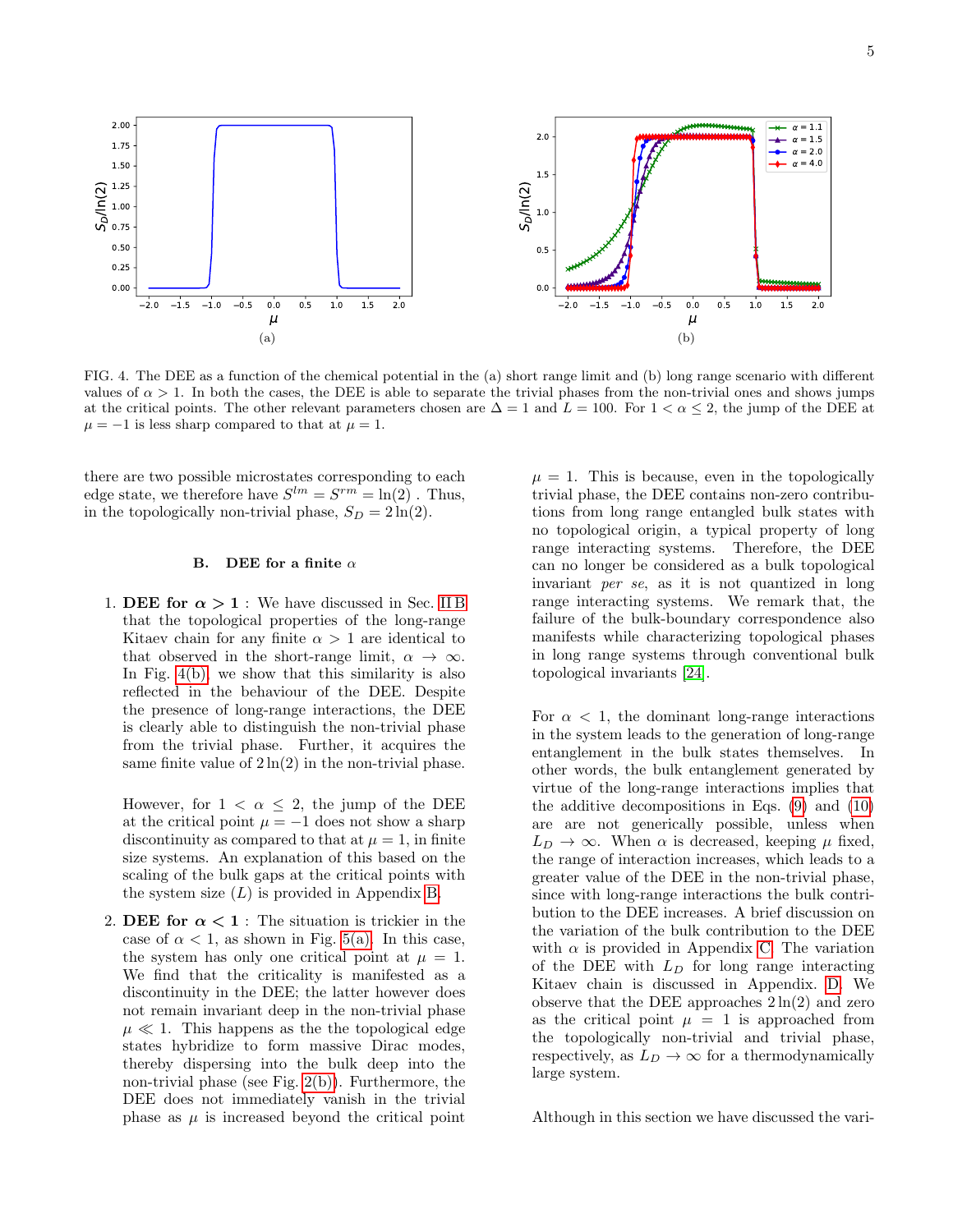<span id="page-5-1"></span>

FIG. 5. (a) The DEE as a function of the chemical potential in the long range interacting Kitaev chain with  $L_D = 25$ , shown for different values of  $\alpha$ . (b)  $S_D$  for different lengths  $(L_D)$  of the disconnected partition with fixed  $\alpha = 0.9$ . The other relevant parameters chosen for the plots are  $\Delta = 1$  and  $L = 100$ .

.

ation of the DEE with the chemical potential  $(\mu)$ , it is also interesting to explore the variation of the DEE with the strength of the superconducting pairing  $(\Delta)$  for both short-range and long-range interacting Kitaev chain. A brief discussion of that is provided in Appendix [E,](#page-10-0) where we have shown that the DEE exhibits a dip at  $\Delta = 0$  for the short-range as well as the long-range interacting systems.

### <span id="page-5-0"></span>IV. TIME EVOLUTION OF DISCONNECTED ENTANGLEMENT ENTROPY

Let us now consider a system with an arbitrary range of interaction given by the Hamiltonian  $H_i$ . At  $t = 0$ , the system is suddenly quenched, such that the Hamiltonian of the system becomes  $H_f$ , which also has an arbitrary range of interaction but is topologically equivalent to  $H_i$ . If the system is initially prepared in an eigenstate  $|\psi(0)\rangle$ of the Hamiltonian  $H_i$ , then at any time  $t > 0$ , the state of the system is determined by

$$
|\psi(t)\rangle = U(t) |\psi(0)\rangle, \qquad (12)
$$

with  $U(t) = \exp(-iH_f t)$ . We define a time dependent, effective Hamiltonian [\[36\]](#page-12-12)

<span id="page-5-2"></span>
$$
H_{\text{eff}}(t) = U(t)H_i U^{\dagger}(t),\tag{13}
$$

such that  $|\psi(0)\rangle$  and  $|\psi(t)\rangle$  are the eigenstates of the Hamiltonians  $H_i$  and  $H_{\text{eff}}(t)$  respectively, with the same energy eigenvalue. Using the Baker-Campbell-Hausdorff formula, the Eq. [\(13\)](#page-5-2) can be recast as,

<span id="page-5-3"></span>
$$
H_{\text{eff}}(t) = H_i + \sum_{r=1}^{\infty} \frac{(-it)^r}{r!} K_r(H_f, H_i), \quad (14)
$$

where  $K_r(H_f, H_i) = [H_f, [H_f, [\dots, [H_f, H_i] \dots]]],$  with the Hamiltonian  $H_f$  appearing r-times (see Ref. [\[36\]](#page-12-12)).

For the specific case in which both  $H_i$  and  $H_f$  are short-ranged, following straight forward algebraic simplification as demonstrated in Appendix [F,](#page-10-1) we show that although  $H_{\text{eff}}$  is a finite ranged Hamiltonian, its range of interaction  $r_{\text{max}}(t)$  increases with time. Now, if the maximum range of interaction of  $H_{\text{eff}}$  spans the complete disconnected partition  $D$  or greater (see Fig. [3\)](#page-3-2), bulk states start becoming entangled over regions exceeding the disconnected partition size. This starts introducing bulk corrections to the DEE as seen for long ranged interacting Hamiltonians, which in turn breaks the temporal invariance of the DEE. Hence, a finite disconnected partition size gives rise to a critical time scale in short-range Hamiltonians until which the DEE remains temporally invariant under all unitary driving generated by a short range Hamiltonian topologically equivalent to  $H_i$ . We therefore define a critical time  $t_c$ , such that  $r_{\text{max}}(t_c) \sim L_D$ . However if we one sets  $L_D \propto L$ , for example  $L_D \sim fL$  such that  $f < 1$ , both  $L_D$ and the critical maximum interaction range  $(r_{\text{max}}(t_c))$ of  $H_{\text{eff}}$  become infinitely large in the thermodynamic limit. Assuming a finite velocity of the increasing range of  $H_{\text{eff}}$ , one might then infer that the critical time  $t_c$ also grows linearly in system size  $L$  (as can be concluded from Fig.  $6(a)$ ). It can therefore be expected that the disconnected entanglement entropy  $(S_D)$  for short range interacting Kitaev chain, at all times  $t < t_c$ , should have a constant value of either  $2 \ln(2)$  or 0, if  $H_i$  and  $H_f$  are topologically equivalent.

For the long range interacting Kitaev chain, as the interactions appearing in the Hamiltonian  $H_i$  are already long ranged and  $H_{\text{eff}}(t = 0) = H_i$ , we have,  $r_{\text{max}}(t=0) \sim L$ . Thus, it is expected that the critical time for long range interacting Kitaev chain is  $t_c \sim 0$ and  $S_D$  starts to change with time from  $t \sim 0$  itself. This suggests that in contrast to short ranged systems,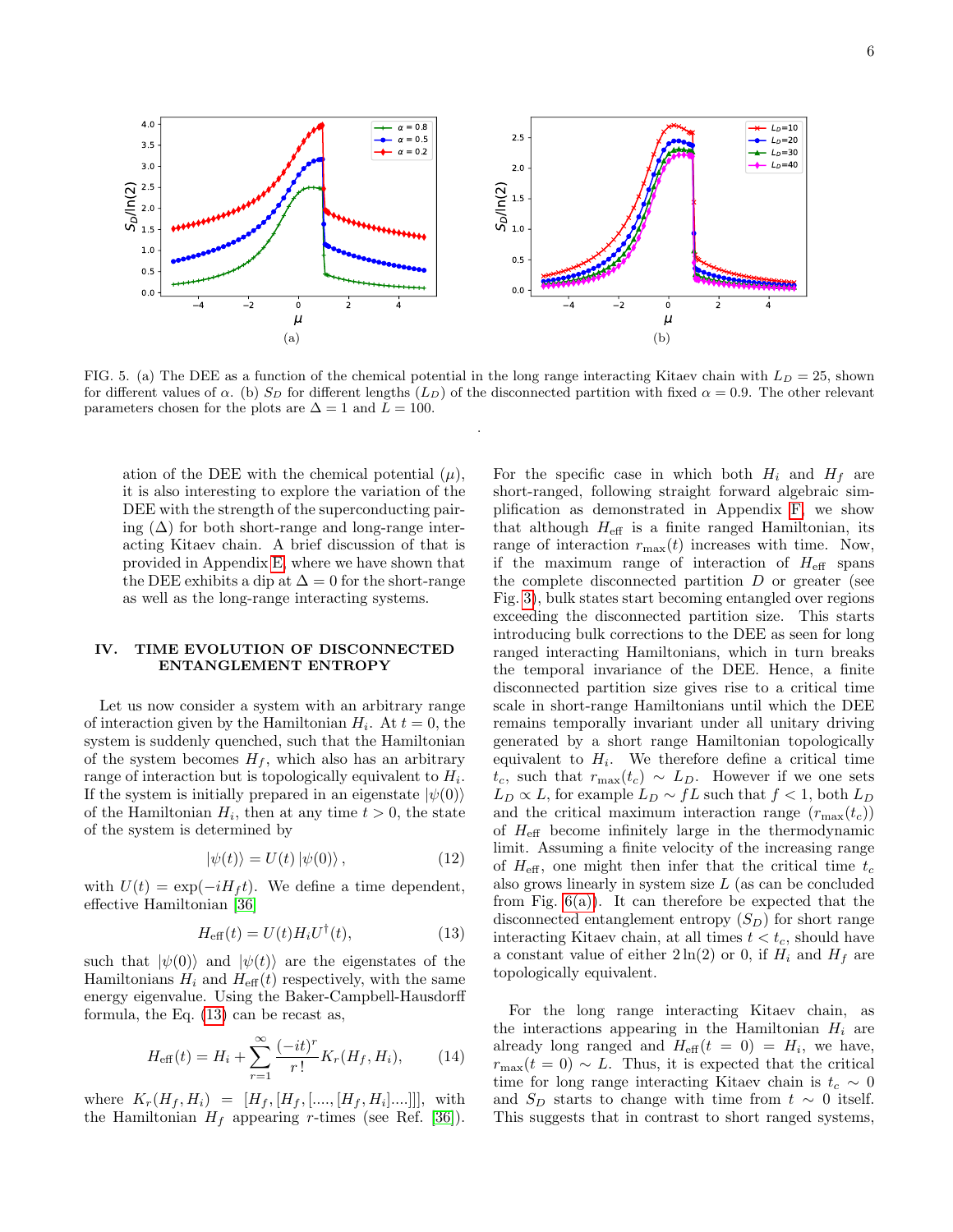<span id="page-6-1"></span>0 5 10 15 20 25 30 35 40 t 0 2 4 6 8 10  $\mathsf{s}_\mathsf{D}$ /ln(2)  $Ln = 4$  $L<sub>D</sub> = 8$  $L_0 = 12$  $L_D = 16$ (a) 0 5 10 15 20 25 30 35 40 t 0 2 4 6 8  $\mathsf{S}_\mathsf{D}/\mathsf{In}(2)$  $\alpha = 0.5$  $\alpha = 0.9$  $= 1.1$  $= 1.5$ (b)

FIG. 6. (a)  $S_D$  as a function of time (t) for different values of  $L_D$  for short range interacting Kitaev chain with  $L = 40$ ,  $\mu_i = 100$  and  $\mu_f = 2$ ,  $\Delta = 1$ , (b)  $S_D$  as a function of time for different values of  $\alpha$  for long range interacting Kitaev chain with  $L = 40, L_D = 10, \mu_i = 100$  and  $\mu_f = 2, \Delta = 1$ . Here,  $\mu_i$  and  $\mu_f$  denote the chemical potentials before and after the quench, respectively.

<span id="page-6-2"></span>.

the topological information captured by  $S_D$  does not remain stable under unitary dynamics. As illustrated in Fig. [6\(a\)](#page-6-1) and Fig. [6\(b\),](#page-6-2)  $t_c$  is indeed zero for long range interacting  $(\alpha < 1)$  Kitaev chain and is proportional to  $L_D$  (for constant L) for short range interacting Kitaev chain, respectively. We also observe from the Fig.  $6(a)$ that  $S_D = 0$ ,  $\forall t < t_c$  for short range interacting Kitaev chain as both  $H_i$  and  $H_f$  are chosen to be topologically trivial.

Although the time evolution of the DEE following a sudden quench of the parameter  $\mu$  has been discussed in this section, it is also possible to observe the same behaviour of the DEE following a sudden quench of the strength of superconducting pairing  $(\Delta)$ . In Appendix [G,](#page-11-7) we have provided the behaviour of the DEE in a Kitaev chain of finite size following sudden quenches of the strength of superconducting pairing  $(\Delta)$  and the exponent  $\alpha$  of the power law interaction.

#### <span id="page-6-0"></span>V. CONCLUSION

For a short range interacting Kitaev chain, in a topologically non-trivial phase, only the edge states contribute to the disconnected entanglement entropy  $(S_D)$ . In general, if there are  $p$  edge states in the topologically non-trivial phase of a short range interacting system, then the number of possible microstates in the space of the topological edge states (with respect to their occupations) is  $2^p$  and the disconnected entanglement entropy,  $S_D = \ln(2^p) = p \ln 2$  [\[36\]](#page-12-12). As there is no edge localized state in topologically trivial phase, disconnected entanglement entropy in this phase is zero. As  $S_D$  remains invariant under the continuous change of the parameter  $\mu$  in the same topological phase in the short range interacting systems, the disconnected entanglement entropy  $(S_D)$  can be thought of a topological invariant for short range interacting systems. As  $S_D$ exhibits discontinuous jumps at the quantum critical points (i.e.,  $\mu = 1$  and  $\mu = -1$ ), it can be used as a marker for the detection of topological phase transitions.

On the contrary, in the long range interacting Kitaev chain, both the bulk and edge states contribute to  $S_D$ due to the presence of long-range correlated bulk states in addition to the massive edge states. Therefore, in the topologically non-trivial phase of long range interacting system,  $S_D$  turns out to be greater than that for short range interacting system due to the contribution of the bulk states to  $S_D$ . Also,  $S_D$  is non zero in the topologically trivial phase (i.e.,  $\mu > 1$ ) of long range interacting Kitaev chain, due to non zero contribution of bulk states. As  $S_D$  does not remain constant with the change of  $\mu$  in the same topological phase in the long range interacting Kitaev chain, it can not be considered as strong topological invariant for long range interacting Kitaev chain in the conventional sense. However, we show that  $S_D$  exhibits a discontinuous jump at the critical point (i.e.,  $\mu = 1$ ) of long range interacting Kitaev chain which is also quantized in ln 2. Thus, it can still be used to sharply detect a topological phase transition even in the long range interacting systems.

Similar to Ref. [\[36\]](#page-12-12), we also observe that under a unitary evolution generated by a quenched Hamiltonian which is topologically equivalent to the initial system, the time evolution of  $S_D$  shows the existence of a critical time scale  $t_c \neq 0$  in the short range interacting Kitaev chain, upto which  $S_D$  remains invariant. This in turn suggests that for time  $t < t_c$ ,  $S_D$  remains invariant in time and starts to change only after  $t = t_c$ . This is ex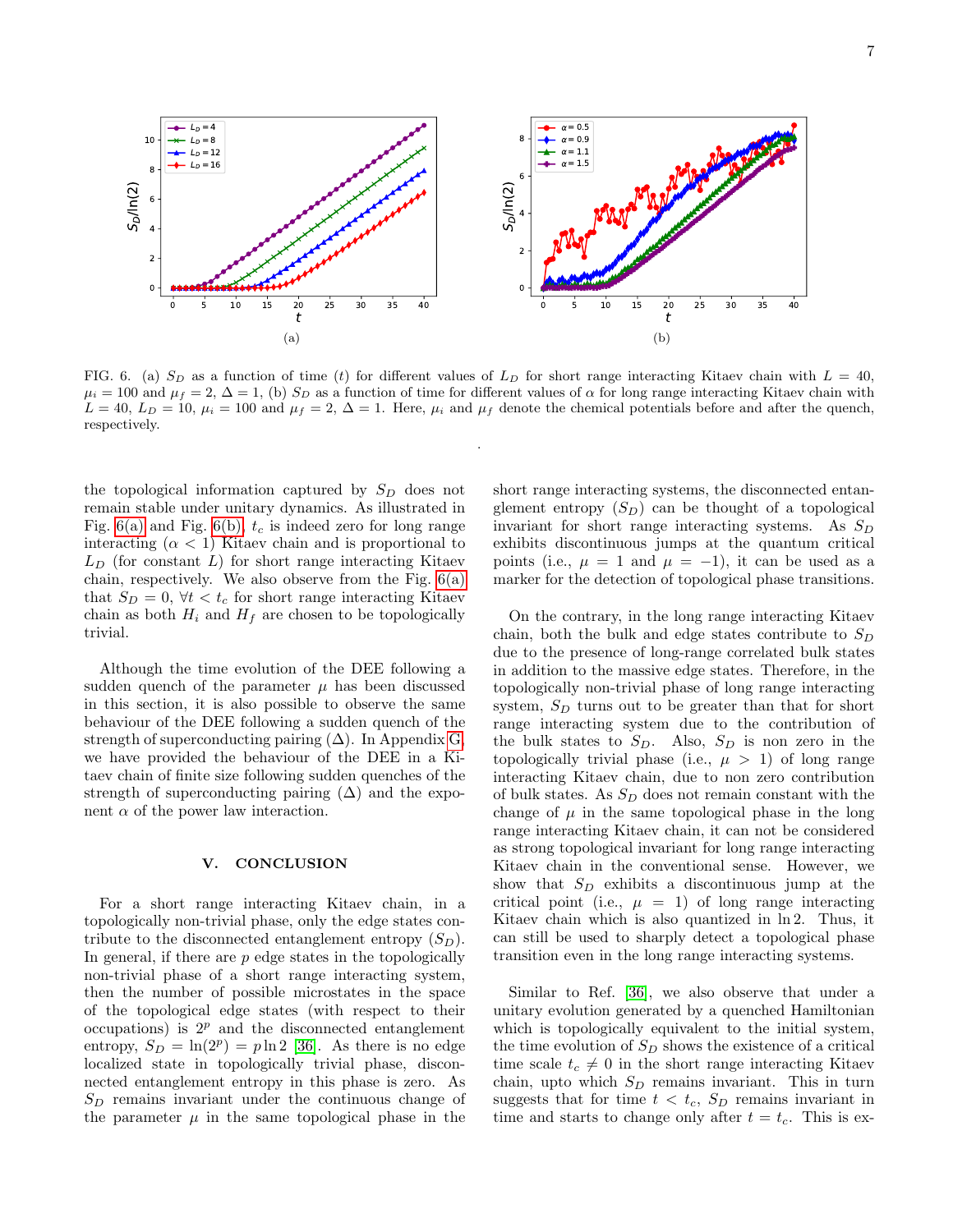plained by the fact, that the effective interactions of the system remain short ranged with respect to the length of the disconnected partition and  $S_D$  remains a good topological invariant for  $t < t_c$ . At  $t \geq t_c$ , the effective interactions of the system span the complete disconnected partition length and therefore,  $S_D$  no longer remains a good topological invariant due to the inclusion of bulk contributions. Thus,  $S_D$  starts to change with time for  $t \geq t_c$  for short range interacting systems. However, for long range interacting system, as the effective interactions are long ranged (spanning the complete system size and hence the disconnected partition size) starting from  $t = 0$  itself. We conclude that, in contrast to short range interacting systems, the disconnected entanglement entropy does not remain stable under unitary evolution for long range interacting systems. That is,  $S_D$  starts varying with time immediately after the quench at  $t = 0$  for long range interacting Kitaev chain.

Given the efficacy of the the entanglement between disconnected partitions in detecting topological phase transitions in both short range and long range interacting systems, it will be interesting to probe the thermalization of topological properties in such systems in the presence of integrability perturbations. For example, the quantity  $S_D$  has already been seen to effectively capture topological phase transitions in the presence of local disorder in short range interacting systems (see Ref.[\[36\]](#page-12-12)). Furthermore, in short range interacting one-dimensional topological systems, it has been seen that the dynamical or explicit breaking of protective symmetries lead to a time varying topological invariant which in turn connects to the flow of a electric polarisation in the out of equilibrium system [\[42](#page-12-20)[–44\]](#page-12-21). In this regard, it might also be important to study the behaviour of the DEE under dynamical and explicit symmetry breaking and connect its dynamics to a macroscopic polarisation current in the system. Another direction of research might be to generalise the disconnected entanglement entropy in more than one dimensional systems to characterize symmetry protected and Chern topological phases in higher dimensions.

#### ACKNOWLEDGMENTS

S.M. and S. Bandyopadhyay acknowledge support from PMRF fellowship, MHRD, India. S. Bhattacharjee acknowledges CSIR, India for financial support. A.D. acknowledges financial support from SPARC program, MHRD, India and SERB, DST, New Delhi, India. We acknowledge Somnath Maity for comments.

#### <span id="page-7-0"></span>Appendix A: Details of the methods used

We define Majorana operators  $(a's)$  in the following way:

$$
a_{2n-1} = c_n^{\dagger} + c_n, \qquad \text{(A1a)}
$$

$$
a_{2n} = \frac{1}{i}(c_n^{\dagger} - c_n), \tag{A1b}
$$

for  $n = 1, 2, ..., L$ . The Majorana operators satisfy the anti-commutation relation:  $\{a_m, a_n\} = 2\delta_{mn}$ . The Hamiltonian in Eq. [\(1\)](#page-1-1) of the main text can be recast as the following equation in terms of Majorana operators:

$$
H = -\frac{i\gamma}{2} \sum_{n=1}^{L-1} (a_{2n}a_{2n+1} - a_{2n-1}a_{2n+2}) + i\mu \sum_{n=1}^{L} a_{2n-1}a_{2n} - \sum_{n=1}^{L-1} \sum_{l=1}^{L-n} \frac{i\Delta}{2l^{\alpha}} (a_{2n-1}a_{2n+2l} + a_{2n}a_{2n+2l-1}).
$$
\n(A2)

Using the anti-commutation relations of Majorana operators, Eq. [\(A2\)](#page-7-2) can be further written in the Majorana basis as:

<span id="page-7-2"></span>
$$
H = \sum_{m=1}^{2L} \sum_{n=1}^{2L} a_m M_{mn} a_n,
$$
 (A3)

with M being a  $2L \times 2L$  antisymmetric matrix. From the eigenvalues of the matrix  $M$ , single particle energy spectrum is obtained.

Now, Von Neumann entropies  $S_X$  for the partitions  $X = A, B, A \cap B$  and  $A \cup B$  are evaluated from the correlation matrix. For any partition  $X$  with  $l$  fermionic sites, we define the  $2l \times 2l$  correlation matrix as,

$$
\mathcal{C} = \begin{pmatrix} I - C & F \\ F^{\dagger} & C \end{pmatrix}, \tag{A4}
$$

where I is the  $l \times l$  identity matrix, both C and F are  $l \times l$  matrices with the elements  $C_{ij} = \langle c_i^{\dagger} c_j \rangle$  and  $F_{ij} =$  $\langle c_i c_j \rangle$  respectively, with  $i, j = 1, 2, ..., l$ , calculated in the ground state of the chain. If  $\lambda_i$ 's are the eigenvalues of the correlation matrix  $C$ , then the Von Neumann entropy  $S_X$  can be written as,

$$
S_X = -\sum_{i=1}^{2l} \lambda_i \ln(\lambda_i). \tag{A5}
$$

# <span id="page-7-1"></span>Appendix B: Sharpness of the jumps of the DEE at the critical points for  $\alpha > 1$

For  $1 < \alpha \leq 2$ , the jump of the DEE at the critical point  $\mu = -1$  does not show a sharp discontinuity as compared to that at  $\mu = 1$ , in systems with finite size. This can be explained from the dispersion relation in Eq. [\(4\)](#page-1-2) of the main text. The critical values of the momentum  $k$ , for which the bulk energy gaps at the critical points  $\mu = -1$  and  $\mu = 1$  vanish, are  $k = 0$  and  $k = \pi$ , respectively. Expanding  $E_k$  about  $k = 0$  at the critical point  $\mu = -1$  [\[20\]](#page-12-22), it can be shown that for any  $\alpha \neq 2$ ,

<span id="page-7-3"></span>
$$
E_{k \to 0} = \sum_{n=1}^{\infty} B_n(\alpha) k^n + A(\alpha) k^{\alpha - 1},
$$
 (B1)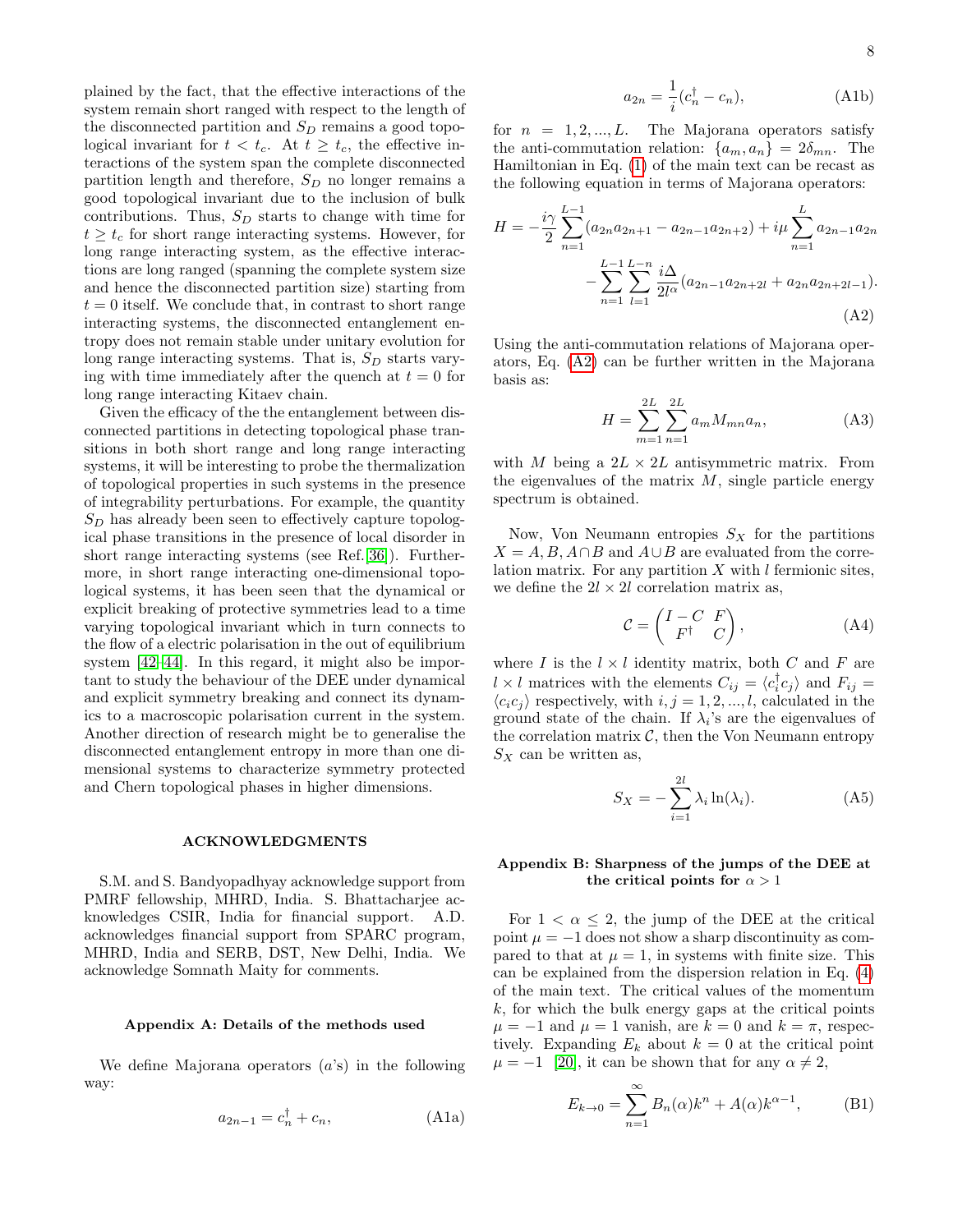where A and  $B_n$  are functions of  $\alpha$ . From Eq. [\(B1\)](#page-7-3), it can be observed that the leading order terms contributing to  $E_{k\to 0}$  at  $\mu = -1$  are different for  $\alpha > 2$  and  $\alpha < 2$ , which are given by,

<span id="page-8-2"></span>
$$
E_{k \to 0} \sim \begin{cases} k, & \text{for } \alpha > 2, \\ k^{\alpha - 1}, & \text{for } \alpha < 2. \end{cases} \tag{B2}
$$

For the marginal case  $\alpha = 2$ , the leading order dependence of  $E_{k\to 0}$  on the momentum k turns out to be,

$$
E_{k\to 0} \sim C_1 k + C_2 k \ln(k),\tag{B3}
$$

where  $C_1$  and  $C_2$  are constants. In finite size systems, the Brillouin zone is discrete and the lower momentum cutoff near the critical point  $\mu = -1$  scales as  $L^{-1}$ . Therefore, from Eq. [\(B2\)](#page-8-2) it can be observed that the corresponding bulk gap at  $\mu = -1$  vanishes as  $1/L$  for  $\alpha > 2$  and as  $1/L^{\alpha-1}$  for  $\alpha < 2$ .

On the other hand, at the critical point  $\mu = 1$  the leading order term of  $E_k$  for  $k \to \pi$  is always linear,

$$
E_{k \to \pi} \sim |k - \pi| \,. \tag{B4}
$$

Thus, the bulk gap at  $\mu = 1$ , vanishes as  $1/L$  for any finite value of  $\alpha$ . As the bulk gaps at both the critical points  $\mu = 1$  and  $\mu = -1$  for  $\alpha > 2$  vanish as  $L^{-1}$ , the finiteness of the system takes it equally away from criticality in both the cases. This is reflected in the identical sharp jumps at  $\mu = 1$  and  $\mu = -1$ , for  $\alpha > 2$ .

On the contrary, as evident from Eq.  $(B2)$ , for  $1 <$  $\alpha \leq 2$  the bulk gap at  $\mu = -1$  vanishes slower with L ( $\sim L^{-(\alpha-1)}$ ) as compared to the bulk gap at  $\mu = 1$  $(∼ L^{-1})$ . This implies that at  $μ = -1$ , the system is farther away from criticality than that at  $\mu = 1$  for a finite system size  $L$ . Consequently, the DEE shows a much smoother transition at  $\mu = -1$  than at  $\mu = 1$  for finite system sizes (see Fig. [4\(b\)\)](#page-4-2), when  $1 < \alpha \leq 2$ .

#### <span id="page-8-0"></span>Appendix C: Variation of the bulk contribution to the DEE with  $\alpha$

In this section, we briefly discuss the bulk contribution of the DEE and its variation with  $\alpha$ . In the long range interacting Kitaev chain with  $\alpha < 1$ , any finite contribution to the DEE for  $\mu > 1$  (trivial phase) must come from only the bulk states. Thus, in the limit  $\mu \to 1^+$ , we can write,

<span id="page-8-3"></span>
$$
S_D(\mu \to 1^+) = S_D^{Bulk}(\mu \to 1^+), \tag{C1}
$$

where  $S_D^{Bulk}$  is the contribution of the bulk states to the DEE. If we assume the continuity of the bulk contribution at  $\mu = 1$ , then we can write,

<span id="page-8-4"></span>
$$
S_D^{Bulk}(\mu \to 1^-) = S_D^{Bulk}(\mu \to 1^+). \tag{C2}
$$

Using Eq.  $(C1)$  and Eq.  $(C2)$ , we get,

$$
S_D(\mu \to 1^-) - S_D^{Bulk}(\mu \to 1^-)
$$
  
=  $S_D(\mu \to 1^-) - S_D(\mu \to 1^+)$ . (C3)

In Fig. [7\(a\),](#page-9-0) the quantity  $(S_D - S_D^{Bulk})$  is plotted as a function of  $\mu$  for  $\alpha < 1$ , close to  $\mu = 1$ . The quantity  $(S_D - S_D^{Bulk})$  takes the value  $2 \ln(2)$  in the limit  $\mu \to 1^{-}$ for all values of  $\alpha < 1$ . Thus, from Eq. [\(C3\)](#page-8-5) and Fig. [7\(a\),](#page-9-0) it is clear that

<span id="page-8-5"></span>
$$
S_D(\mu \to 1^-) - S_D(\mu \to 1^+) \approx 2 \ln(2). \tag{C4}
$$

This implies that the jump of the DEE at the critical point  $\mu = 1$  is an integer multiple of  $\ln(2)$  (i.e., discontinuous, quantized jump) even for the long range interacting Kitaev chain with  $\alpha < 1$ . Also, this indicates that the contribution of the DEE coming from the bulk states is like a background value of the DEE.

In Fig. [7\(b\),](#page-9-1) the DEE for  $\mu \rightarrow 1^+$  (i.e., the bulk contribution to the DEE, see  $Eq.(C1)$  $Eq.(C1)$  is plotted as function of  $\alpha$ . From this plot, it can be observed that, for  $\alpha$  < 1, the bulk contribution of the DEE close to  $\mu = 1$  decreases with increasing  $\alpha$  and approaches zero for  $\alpha \gtrsim 1$ .

#### <span id="page-8-1"></span>Appendix D: Variation of the DEE with  $L_D$

In this section, we discuss the variation of the DEE with  $L_D$  near the critical point considering both the topologically non-trivial and trivial phase for a long range interacting Kitaev chain with  $\alpha$  < 1. In Fig. [8\(a\)](#page-9-2) and Fig. [8\(b\),](#page-9-3) we have plotted  $S_D/\ln(2)$  for  $\mu \to 1^-$  and  $\mu \rightarrow 1^+$  against  $1/L_D$ . From the linear fit of the plots, it can be seen that the intercepts are  $b_1 \approx 1.96$  and  $b_1 \approx 0.08$ , respectively. This implies,

$$
\frac{S_D(\mu \to 1^-)}{\ln(2)} \sim \frac{a_1}{L_D} + b_1,
$$
 (D1a)

$$
\frac{S_D(\mu \to 1^+)}{\ln(2)} \sim \frac{a_2}{L_D} + b_2,
$$
 (D1b)

where  $a_1$  and  $a_2$  are constants. Thus, as one approaches the critical point along the topologically non-trivial phase, i.e.,  $\mu \rightarrow 1^-$ , the jump in the DEE approaches  $2 \ln(2)$  as  $L_D \rightarrow \infty$ , for thermodynamically large systems. It can also be seen that, by approaching the critical point along the trivial phase, i.e.,  $\mu \rightarrow 1^+,$ the DEE approaches zero as  $L_D \rightarrow \infty$ . Thus, we infer that the discontinuous jumps in the DEE at critical points, indeed become quantised with increasing partition size even for long range interacting systems.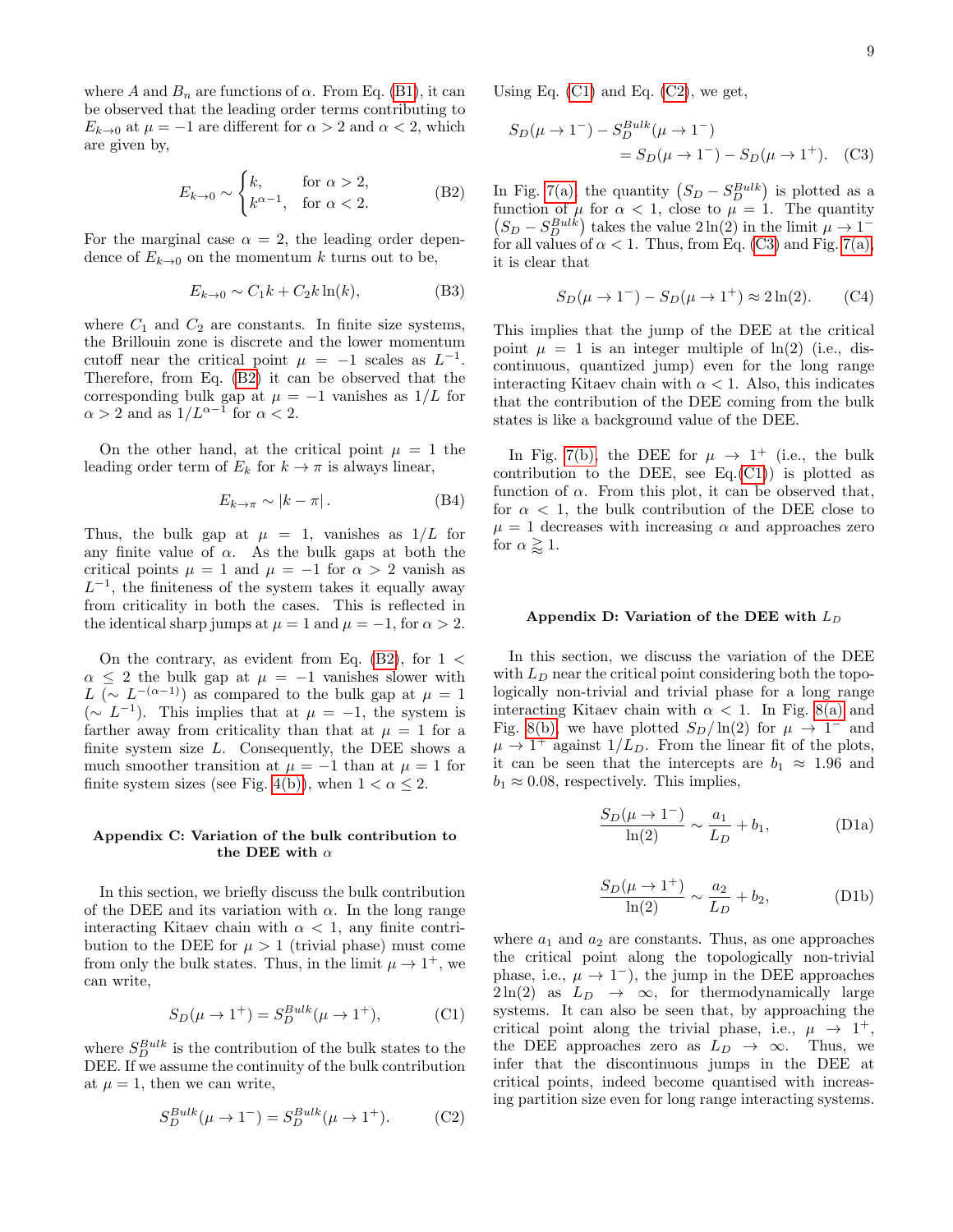<span id="page-9-0"></span>

<span id="page-9-1"></span>FIG. 7. (a)  $(S_D - S_D^{Bulk})$  as a function of  $\mu$  for different values of  $\alpha < 1$ , close to  $\mu = 1$ . The quantity  $(S_D - S_D^{Bulk})$  takes the value  $2\ln(2)$  for  $\mu \to 1^-$  and 0 for  $\mu \to 1^+$  for all values of  $\alpha < 1$ . (b)  $S_D$  (i.e., bulk contribution to  $S_D$ ) at  $\mu = 1.05$  as a function of  $\alpha$ . For  $\alpha < 1$ , the bulk contribution to  $S_D$  close to  $\mu = 1$  decreases with the increase of  $\alpha$  and quickly approaches zero for  $\alpha \gtrapprox 1$ . The other relevant parameters in both the figures are  $\Delta = 1$ ,  $L = 100$ ,  $L_D = 25$ .

<span id="page-9-2"></span>

FIG. 8.  $S_D/\ln(2)$  as a function of  $1/L_D$  in the (a) topologically non-trivial phase and near the critical point ( $\mu = 0.95$ ) and (b) topologically trivial phase and near the critical point  $(\mu = 1.01)$ . The other relevant parameters in both the figures are  $L = 200$  and  $\alpha = 0.9$ . The DEE decreases with increasing  $L_D$  for both  $\mu \to 1^-$  and  $\mu \to 1^+$ . From the linear fit of the plots, it can be seen that the intercepts are  $b_1 \approx 1.96$  and  $b_2 \approx 0.08$ , respectively. Thus, in the limit  $L_D \to \infty$  for thermodynamically large system,  $S_D$  approaches  $2 \ln(2)$  and 0 for  $\mu \to 1^-$  and  $\mu \to 1^+$ , respectively.

It can be observed from Fig. [9](#page-10-2) that the plot of  $\ln(S_D/\ln(2))$ , far away from the critical point, in the topologically trivial phase (i.e.,  $\mu > 1$ ) with  $L_D$  is linear with the slope  $-c_1$  (where  $c_1 > 0$ ) with all other parameters (i.e.,  $\alpha, \mu$  and L) fixed. Thus, for the trivial phase  $(\mu > 1)$  and away from the critical point  $\mu = 1$ , we

<span id="page-9-3"></span>obtain,

$$
\ln(\frac{S_D}{\ln(2)}) = -c_1 L_D + c_2,
$$
  

$$
\implies \frac{S_D}{\ln(2)} \sim \exp\left(-\frac{L_D}{\lambda}\right),
$$
 (D2)

for some constant  $c_2$ , where  $\lambda = 1/c_1$  is a function of  $\alpha$ ,  $\mu$ and L. Thus, we infer that the DEE diminishes exponentially with the length  $L<sub>D</sub>$  of the disconnected partition in the trivial phase and far away from the critical point  $\mu = 1$ , with the length-scale  $\lambda$  characteristic to the long-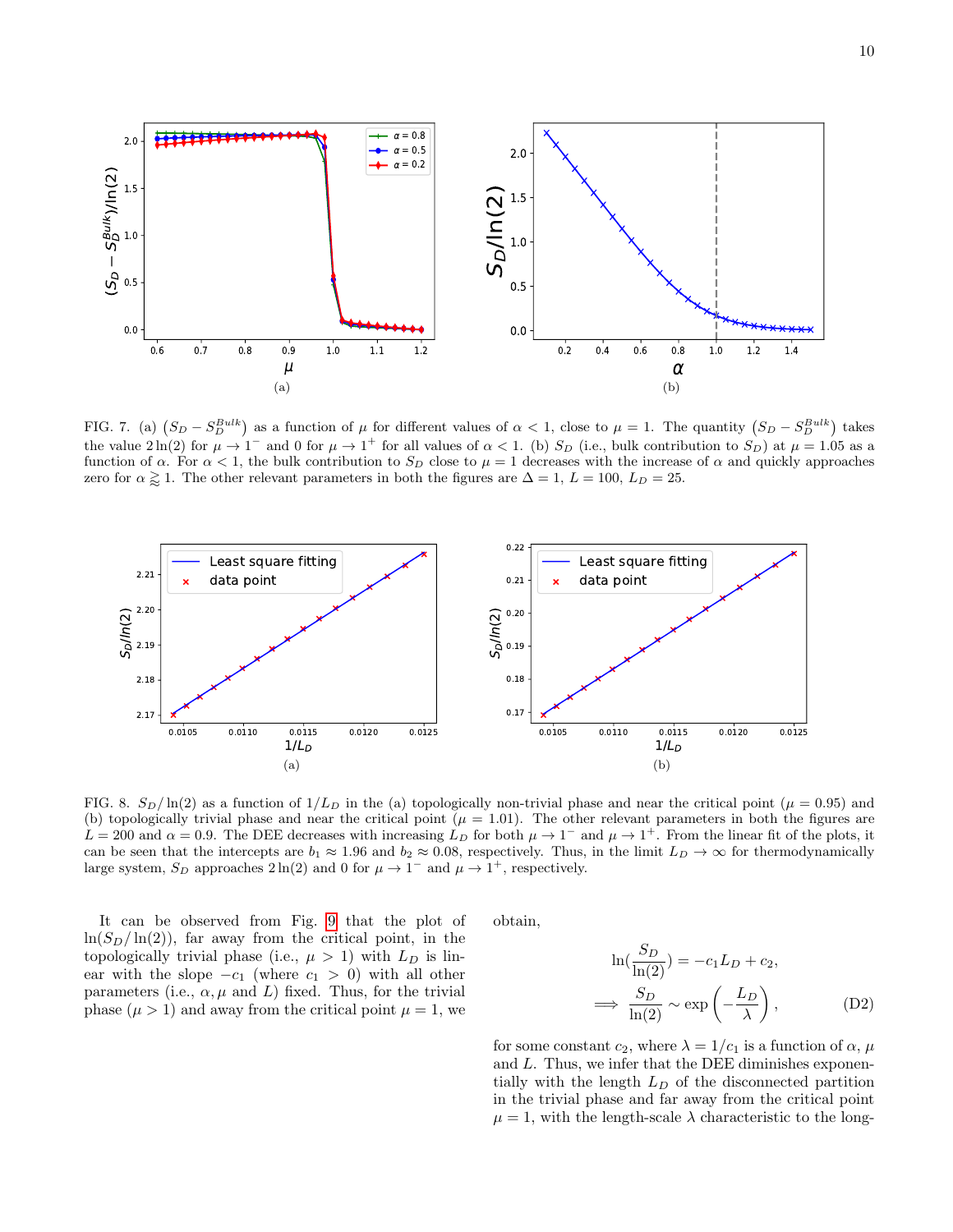

<span id="page-10-2"></span>FIG. 9.  $\ln(S_D/\ln(2))$  as a function of  $L_D$  for  $\mu = 1.5$  (topologically trivial phase and far away from the critical point) . The other relevant parameters in the figure are  $L = 200$  and  $\alpha = 0.9$ . The DEE decreases exponentially with increasing  $L_D$  in this case.

range interacting system.

# <span id="page-10-0"></span>Appendix E: Variation of DEE with the strength of superconducting pairing  $(\Delta)$  in short range and long range interacting Kitaev chain

Variations of the DEE as a function of  $\Delta$  for both the short range and long range interacting Kitaev chain are shown in Fig.  $10(a)$  and Fig.  $10(b)$ . From both the figures, it is clear that the DEE exhibits a jump at  $\Delta = 0$ for the short range as well as the long range interacting Kitaev chain. As the number of Majorana modes does not change across the critical point  $\Delta = 0$  for the short range interacting Kitaev chain, the DEE saturates to the same value  $2 \ln(2)$  on both sides of the critical point  $\Delta =$ 0 in the topologically non-trivial phase (i.e.,  $-1 < \mu < 1$ ).

# <span id="page-10-1"></span>Appendix F: Calculation of effective range of interactions appearing in  $H_{\text{eff}}$  for short range Kitaev chain

Let us consider the following forms of the Hamiltonians  $H_i$  and  $H_f$  :

$$
H_i = \sum_{n=1}^{L-1} -(c_n^{\dagger}c_{n+1} + c_{n+1}^{\dagger}c_n) - \mu_i \sum_{n=1}^{L} (2c_n^{\dagger}c_n - 1) + \sum_{n=1}^{L-1} \Delta(c_n c_{n+1} + c_{n+1}^{\dagger}c_n^{\dagger}), \quad \text{(F1)}
$$

<span id="page-10-4"></span>
$$
H_f = \sum_{n=1}^{L-1} -(c_n^{\dagger}c_{n+1} + c_{n+1}^{\dagger}c_n) - \mu_f \sum_{n=1}^{L} (2c_n^{\dagger}c_n - 1) + \sum_{n=1}^{L-1} \Delta(c_n c_{n+1} + c_{n+1}^{\dagger}c_n^{\dagger}).
$$
 (F2)

Now, using Eq. [\(F1\)](#page-10-3), Eq. [\(F2\)](#page-10-4) and the usual anticommutation relations of Fermionic annihilation and creation operators, we explicitly calculate  $K_r(H_f, H_i)$  =  $[H_f, [H_f, [..., [H_f, H_i]...]]]$  (see Sec. [IV\)](#page-5-0), for  $r =$  integer. Thus, we obtain,

$$
K_1(H_f, H_i) = 4\Delta(\mu_f - \mu_i) \sum_{n=1}^{L-1} (c_n c_{n+1} - c_{n+1}^{\dagger} c_n^{\dagger}), \text{ (F3)}
$$

$$
K_2(H_f, H_i) = 8\Delta(\mu_f - \mu_i) \sum_{n=1}^{L-2} (c_n c_{n+2} + c_{n+2}^{\dagger} c_n^{\dagger} - \Delta c_n^{\dagger} c_{n+2} - \Delta c_{n+2}^{\dagger} c_n) + 16\mu_f \Delta(\mu_f - \mu_i) \sum_{n=1}^{L-1} (c_n c_{n+1} + c_{n+1}^{\dagger} c_n^{\dagger}) + 8\Delta^2(\mu_f - \mu_i) \sum_{n=1}^{L} (2c_n^{\dagger} c_n - 1). \quad (F4)
$$

Thus, it is easy to observe that the maximum range of interactions appearing in  $K_r(H_f, H_i)$  is r, for all  $r =$ integer. In general, for any  $r =$  integer, it can be written that,

$$
K_{2r}(H_f, H_i) = \sum_{n=1}^{L-1} \sum_{l=1}^{2r} (\beta_{2r,l} c_n^{\dagger} c_{n+l} + \delta_{2r,l} c_n c_{n+l} + \text{H.c.}) + \lambda_{2r} \sum_{n=1}^{L} (2c_n^{\dagger} c_n - 1), \quad \text{(F5)}
$$

$$
K_{2r+1}(H_f, H_i) = \sum_{n=1}^{L-1} \sum_{l=1}^{2r+1} (\delta_{2r+1,l} c_n c_{n+l} - \text{H.c.}), \quad \text{(F6)}
$$

where  $\beta_{2r,l}, \delta_{2r,l}, \lambda_{2r}$  and  $\delta_{2r+1,l}$  are the functions of  $\Delta$ ,  $\mu_i$  and  $\mu_f$ . It can also be seen that

$$
K_r^{\dagger}(H_f, H_i) = (-1)^r K_r(H_f, H_i), \tag{F7}
$$

for all  $r =$  integer, which follows from the fact that the effective Hamiltonian  $H_{\text{eff}}$  is an Hermitian operator.

<span id="page-10-3"></span>Putting  $t = 0$  in Eq. [\(14\)](#page-5-3) (see Sec. [IV\)](#page-5-0), we get,  $H_{\text{eff}}(t=0) = H_i$ . As we have assumed that  $H_i$  consists of only the short ranged (only the nearest neighbours are interacting) interactions, the maximum range of interactions appearing in  $H_{\text{eff}}(t=0)$ ,  $r_{\text{max}}(t=0) = 1$ . At very small t (i.e.,  $t \ll 1$ ), the terms of the order  $t^2$  and higher can be neglected and we have,

$$
H_{\text{eff}}(t) = H_i - itK_1(H_f, H_i) + \mathcal{O}(t^2), \tag{F8}
$$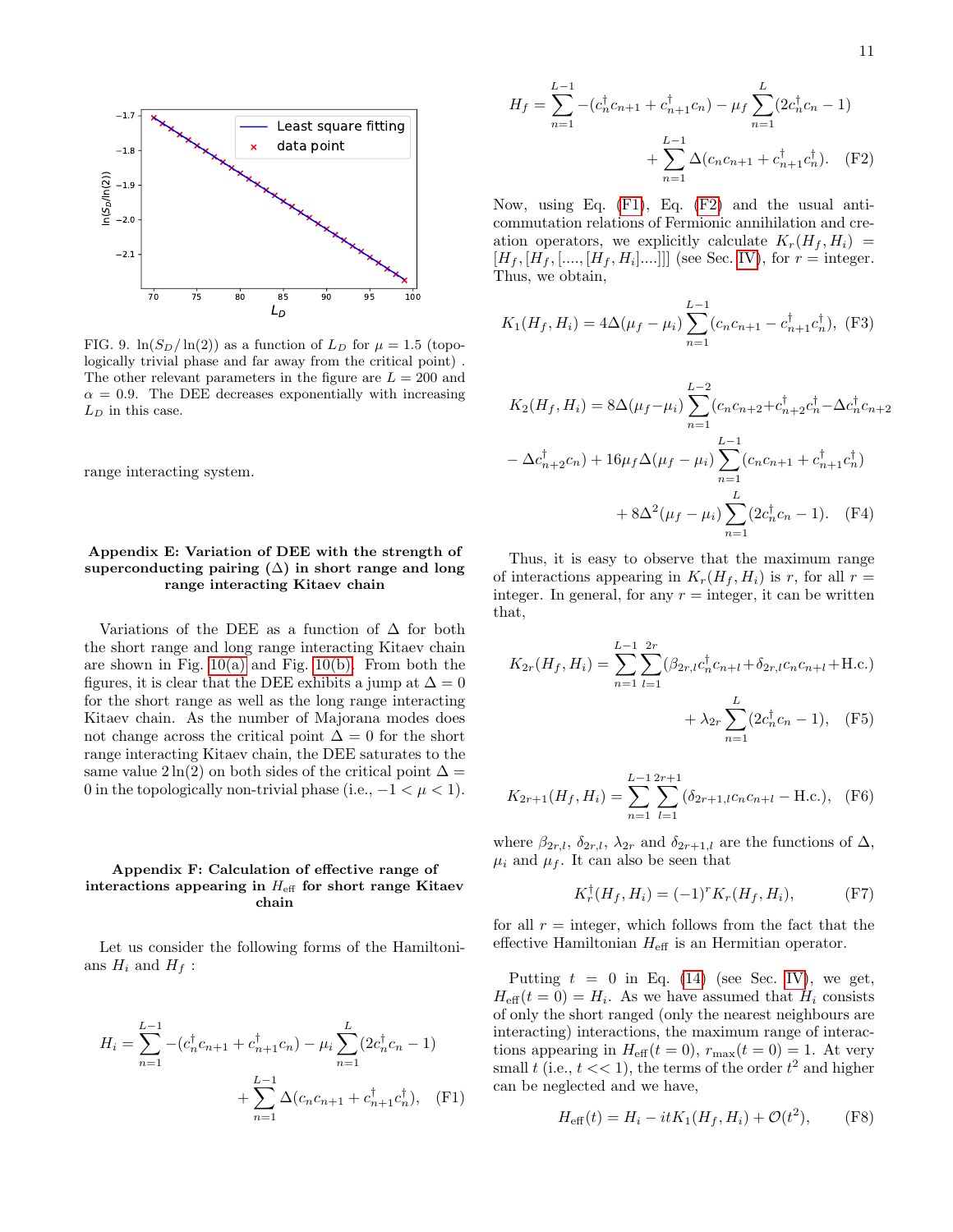<span id="page-11-10"></span>

FIG. 10. The DEE as a function of  $\Delta$  in the (a) short range limit and (b) long range scenario with  $\alpha = 0.5$ . The other relevant parameters chosen are  $\mu = 0$ ,  $L = 100$  and  $L_D = 25$ . In both the cases, the DEE exhibits a jump at  $\Delta = 0$ .

which implies that the maximum effective range of interaction,  $r_{\text{max}}(t) = 1$ , as maximum range of interaction appearing in  $K_1(H_f, H_i)$  is 1. As the time (t) increases, we need to consider the terms with higher orders in  $t$ of Eq. [\(14\)](#page-5-3). As the maximum range of interactions appearing in  $K_r(H_f, H_i)$  is r, the effective range  $(r_{\text{max}}(t))$ of interactions appearing in  $H_{\text{eff}}(t)$  is much larger (i.e.,  $r_{\text{max}}(t) >> 1$  after sufficiently large time (i.e.,  $t >> 1$ ). Thus, we can say that the effective range of interaction  $r_{\text{max}}(t)$  increases with time.

# <span id="page-11-7"></span>Appendix G: Time evolution of DEE following sudden quenches of the strength of superconducting pairing  $(\Delta)$  and the exponent  $\alpha$  of the power law interaction

In this section, we discuss the time evolution of the DEE following sudden quenches of the strength of the superconducting pairing  $(\Delta)$  and the exponent  $\alpha$  of the power law interaction. From Fig.  $11(a)$ , it is clear that  $S_D$  remains invariant upto a non-zero critical time  $t_c$ ,

<span id="page-11-11"></span>proportional to the length  $L_D$  of the disconnected partition, following a sudden quench of the parameter  $\Delta$ within the same topological phase (keeping initial and final Hamiltonians  $H_i$  and  $H_f$  topologically equivalent) in a short range interacting Kitaev chain with fixed finite length  $L$ . Also, from Fig. 11(b), we observe that the critical time  $t_c$  turns out to be zero for long range interacting Kitaev chain. Thus, we conclude that in the long range interacting systems, the DEE following a sudden quench in either of the parameters  $\mu$  or  $\Delta$ , does not remain invariant with time even when  $H_i$  and  $H_f$  are topologically equivalent.

We also observe the behaviour of the DEE following a sudden quench of the parameter  $\alpha$ . If the system is suddenly quenched from  $\alpha > 1$  to  $\alpha < 1$  (i.e., a short range interacting system is suddenly converted to a long range interacting system), then  $t_c$  is found to be zero, as can be seen from Fig. [12.](#page-12-25) Therefore, we conclude that if any one of  $H_i$  and  $H_f$  is long-ranged, the critical time  $t_c$  is zero. This indicates a breakdown of the topological classification through the DEE, in out of equilibrium long range interacting systems.

- <span id="page-11-0"></span>[1] R. M. Lutchyn, J. D. Sau, and S. Das Sarma, Phys. Rev. Lett. 105, 077001 (2010).
- [2] J. Alicea, Phys. Rev. B **81**, 125318 (2010).
- [3] I. C. Fulga, F. Hassler, A. R. Akhmerov and C. W. J. Beenakker, Phys. Rev. B 83, 155429 (2011).
- <span id="page-11-1"></span>[4] R. M. Lutchyn and M. P. A. Fisher, Phys. Rev. B 84, 214528 (2011).
- <span id="page-11-2"></span>[5] X. Chen, Z. C. Gu, X. G. Wen, Phys. Rev. B 82, 155138 (2010).
- <span id="page-11-6"></span>[6] L. Fidkowski, Phys. Rev. Lett. 104, 130502 (2010).
- <span id="page-11-3"></span>[7] J. Cho, K.W. Kim, Sci Rep. 7, 2745 (2017).
- <span id="page-11-4"></span>[8] A. Kiteav, Phys.-Usp. 44, 131 (2001); A. Kitaev and C. Laumann, [arXiv:0904.2771.](http://arxiv.org/abs/0904.2771)
- [9] W. DeGottardi , D. Sen and S. Vishveshwara, New J.

Phys. 13, 065028 (2011).

- [10] J. D. Sau and S. Das Sarma, Nature Commun. 3, 964 (2012).
- <span id="page-11-8"></span>[11] M. Thakurathi, A.A. Patel, D. Sen and A. Dutta, Phys. Rev. B 88, 155133 (2013).
- [12] W. DeGottardi, D. Sen and S. Vishveshwara, Phys. Rev. Lett. **110**, 146404 (2013).
- [13] W. DeGottardi, M. Thakurathi, S. Vishveshwara and D. Sen, Phys. Rev. B 88, 165111 (2013).
- <span id="page-11-9"></span>[14] A. Rajak and A. Dutta, Phys. Rev. E 89, 042125 (2014).
- <span id="page-11-5"></span>[15] A. Dutta, G. Aeppli, B. K. Chakrabarti, U. Divakaran, T. F. Rosenbaum, and D. Sen, Quantum Phase Transitions in Transverse Field Spin Models: From Statistical Physics to Quantum Information (Cambridge University